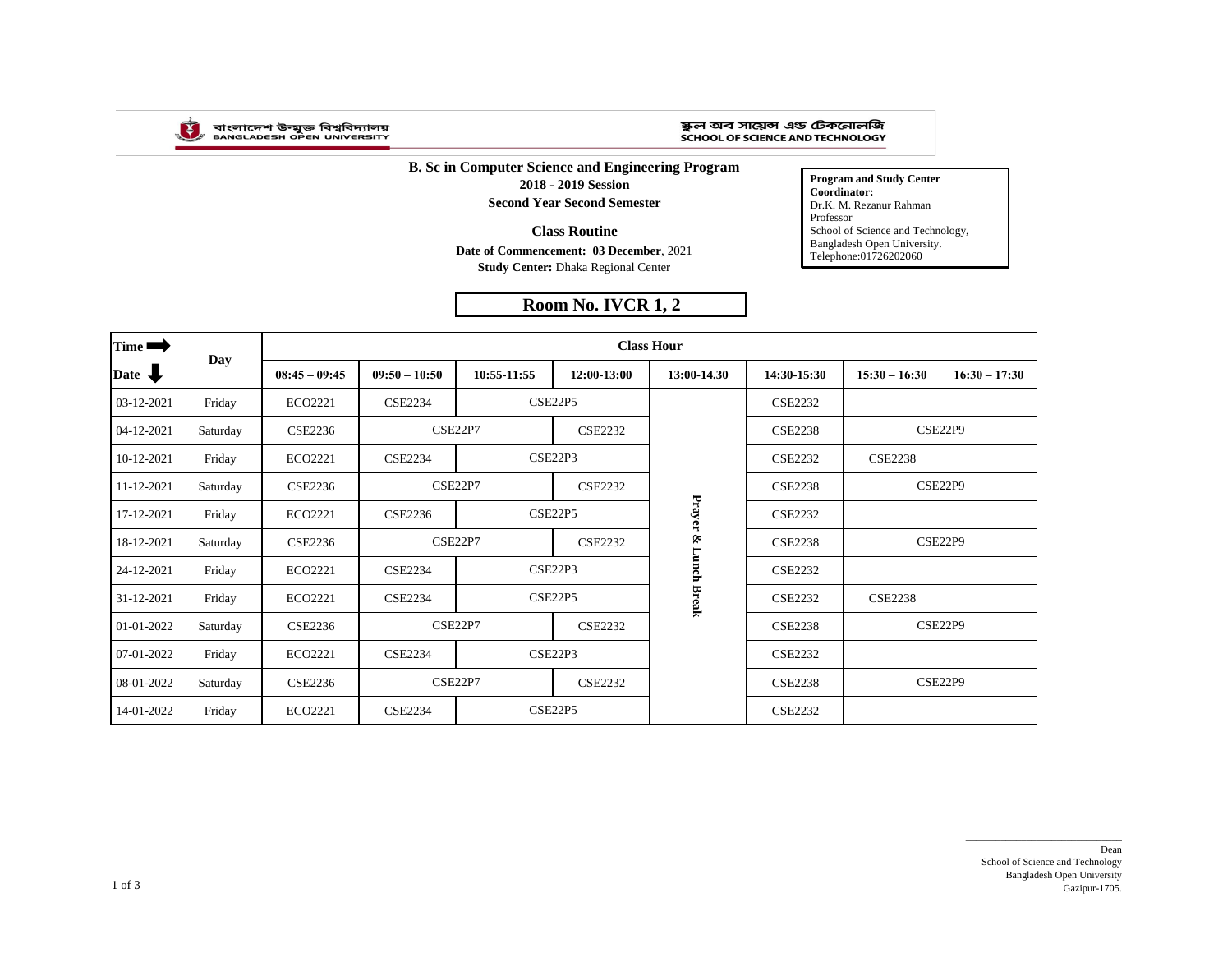|                    |          |                   |                 |                                  | Room No. IVCR 1, 2 |                      |                |                                             |                 |  |  |
|--------------------|----------|-------------------|-----------------|----------------------------------|--------------------|----------------------|----------------|---------------------------------------------|-----------------|--|--|
| Time $\rightarrow$ |          | <b>Class Hour</b> |                 |                                  |                    |                      |                |                                             |                 |  |  |
| Date J             | Day      | $08:45 - 09:45$   | $09:50 - 10:50$ | 10:55-11:55                      | 12:00-13:00        | 13:00-14.30          | 14:30-15:30    | $15:30 - 16:30$                             | $16:30 - 17:30$ |  |  |
| 15-01-2022         | Saturday | <b>CSE2236</b>    |                 | <b>CSE22P7</b>                   | <b>CSE2232</b>     |                      | <b>CSE2238</b> | CSE22P9                                     |                 |  |  |
| $21-01-2-22$       | Friday   | ECO2221           | <b>CSE2234</b>  |                                  | CSE22P3            |                      | <b>CSE2232</b> |                                             |                 |  |  |
| 22-01-2022         | Saturday | <b>CSE2236</b>    |                 | CSE22P7<br><b>CSE2232</b>        |                    |                      | <b>CSE2238</b> | CSE22P9                                     |                 |  |  |
| 28-01-2022         | Friday   | ECO2221           | <b>CSE2236</b>  | <b>CSE22P5</b>                   |                    |                      |                |                                             |                 |  |  |
| 29-01-2022         | Saturday | <b>CSE2236</b>    |                 | <b>CSE22P7</b>                   | <b>CSE2232</b>     |                      | <b>CSE2238</b> | CSE22P9                                     |                 |  |  |
| 04-02-2022         | Friday   | ECO2221           | <b>CSE2234</b>  |                                  | <b>CSE22P3</b>     |                      | <b>CSE2238</b> | <b>CSE2238</b>                              |                 |  |  |
| 05-02-2022         | Saturday | <b>CSE2236</b>    |                 | <b>CSE22P7</b><br><b>CSE2232</b> |                    |                      | <b>CSE2238</b> | CSE22P9<br><b>CSE2238</b><br><b>CSE22P9</b> |                 |  |  |
| 11-02-2022         | Friday   | ECO2221           | <b>CSE2234</b>  | <b>CSE22P5</b>                   |                    |                      |                |                                             |                 |  |  |
| 12-02-2022         | Saturday | <b>CSE2236</b>    |                 | <b>CSE22P7</b><br><b>CSE2232</b> |                    | Prayer & Lunch Break | <b>CSE2238</b> | CSE22P9                                     |                 |  |  |
| 18-02-2022         | Friday   | ECO2221           | <b>CSE2234</b>  | CSE22P3                          |                    |                      | <b>CSE2236</b> | <b>CSE2238</b>                              |                 |  |  |
| 19-02-2022         | Saturday | <b>CSE2234</b>    | <b>CSE2236</b>  | <b>CSE22P7</b>                   |                    |                      | <b>CSE2238</b> | <b>CSE22P9</b>                              |                 |  |  |
| 25-02-2022         | Friday   | <b>CSE2234</b>    | <b>CSE2234</b>  | <b>CSE22P5</b>                   |                    |                      | <b>CSE2236</b> |                                             |                 |  |  |
| 26-02-2022         | Saturday | <b>CSE2236</b>    |                 | <b>CSE22P7</b><br><b>CSE2232</b> |                    |                      | <b>CSE2238</b> |                                             | <b>CSE22P9</b>  |  |  |
| 04-03-2022         | Friday   | <b>CSE2234</b>    | <b>CSE2234</b>  |                                  | CSE22P3            |                      | <b>CSE2232</b> | <b>CSE2238</b>                              |                 |  |  |
| 05-03-2022         | Saturday | <b>CSE2236</b>    |                 | <b>CSE22P7</b>                   | <b>CSE2232</b>     |                      | <b>CSE2238</b> |                                             | <b>CSE22P9</b>  |  |  |
| 11-03-2022         | Friday   | ECO2221           | <b>CSE2234</b>  |                                  | <b>CSE22P5</b>     |                      | <b>CSE2236</b> |                                             |                 |  |  |
| 12-03-2022         | Saturday | <b>CSE2236</b>    |                 | <b>CSE22P7</b><br><b>CSE2232</b> |                    |                      | <b>CSE2238</b> |                                             | CSE22P9         |  |  |
| 18-03-2022         | Friday   | <b>CSE2234</b>    | <b>CSE2234</b>  | CSE22P3                          |                    |                      | <b>CSE2232</b> |                                             |                 |  |  |
| 19-03-2022         | Saturday | <b>CSE2234</b>    | <b>CSE2236</b>  | <b>CSE22P7</b>                   |                    |                      | <b>CSE2238</b> |                                             | CSE22P9         |  |  |

## Dean School of Science and Technology Bangladesh Open University Gazipur-1705.

\_\_\_\_\_\_\_\_\_\_\_\_\_\_\_\_\_\_\_\_\_\_\_\_\_\_\_\_\_\_\_